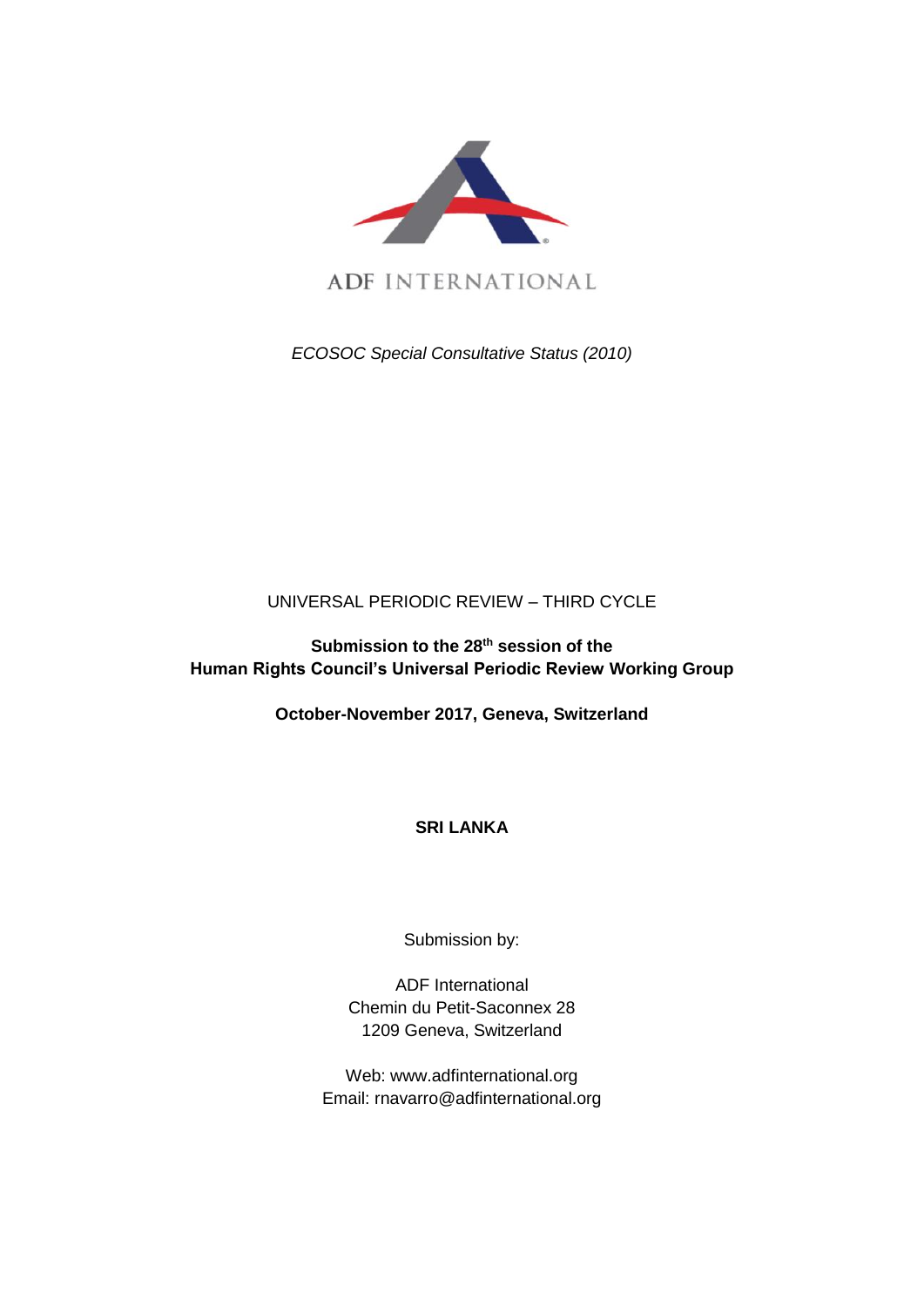## **Introduction**

- 1. ADF International is a global alliance-building legal organization that advocates for religious freedom, life, and marriage and family before national and international institutions. As well as having ECOSOC consultative status with the United Nations (registered name "Alliance Defending Freedom"), ADF International has accreditation with the European Commission and Parliament, the Organization for Security and Cooperation in Europe, and the Organization of American States, and is a participant in the FRA Fundamental Rights Platform.
- 2. This report explains how Sri Lanka needs to assess and follow its commitment to freedom of religion.

## **(a) Religious Freedom**

- 1. Sri Lanka provides all citizens the freedom to adopt, practice, and teach any religion of their choice in Articles 10 and 14(1)(e) of its Constitution, but grants to Buddhism "the foremost place" in the country, and that "accordingly it shall be the duty of the State to protect and foster the Buddha Sasana."
- 2. Buddhism has been present in Sri Lanka since the third century B.C., and while there are local traditions concerning the introduction of Christianity in Sri Lanka during the Indian mission of the Apostle Thomas in the first century A.D., Christianity's numbers on the island country only became significant in the wake of Portuguese missions in the 16<sup>th</sup> century. This has led to many Sri Lankans considering Christianity to be a foreign and colonial religion.<sup>1</sup>
- 3. Sri Lanka is approximately 70% Buddhist, 13% Hindu, 10% Muslim, and 7% Christian.<sup>2</sup> The law of Sri Lanka has historically afforded a great deal of consideration to religious tolerance and coexistence, but recently it has been alleged that authorities have acted in concert with or at least given tacit and passive approval to Buddhist nationalist organizations, such as when mosques and churches are destroyed while security forces stand by.<sup>3</sup>
- 4. There have also been reports of formal and informal attempts at clamping down on attempted conversions, as well as of unfair and inconsistent restrictions on registration and permit approvals with respect to evangelical denominations.<sup>4</sup>

<sup>-</sup><sup>1</sup> Release International, Country Profile: Sri Lanka, 2016, http://www.releaseinternational.org/sri-lanka/. <sup>2</sup> U.S. Department of State, Bureau of Democracy, Human Rights, and Labor, 2015 Report on International Religious Freedom, 2016, https://www.state.gov/j/drl/rls/irf/2015/sca/256317.htm.

<sup>3</sup> U.S. Department of State, Bureau of Democracy, Human Rights, and Labor, 2013 Report on International Religious Freedom, 2014, https://www.state.gov/j/drl/rls/irf/2013/sca/222341.htm.

<sup>4</sup> U.S. Department of State, Bureau of Democracy, Human Rights, and Labor, 2011 Report on International Religious Freedom, 2012, https://www.state.gov/j/drl/rls/irf/2011/sca/192935.htm.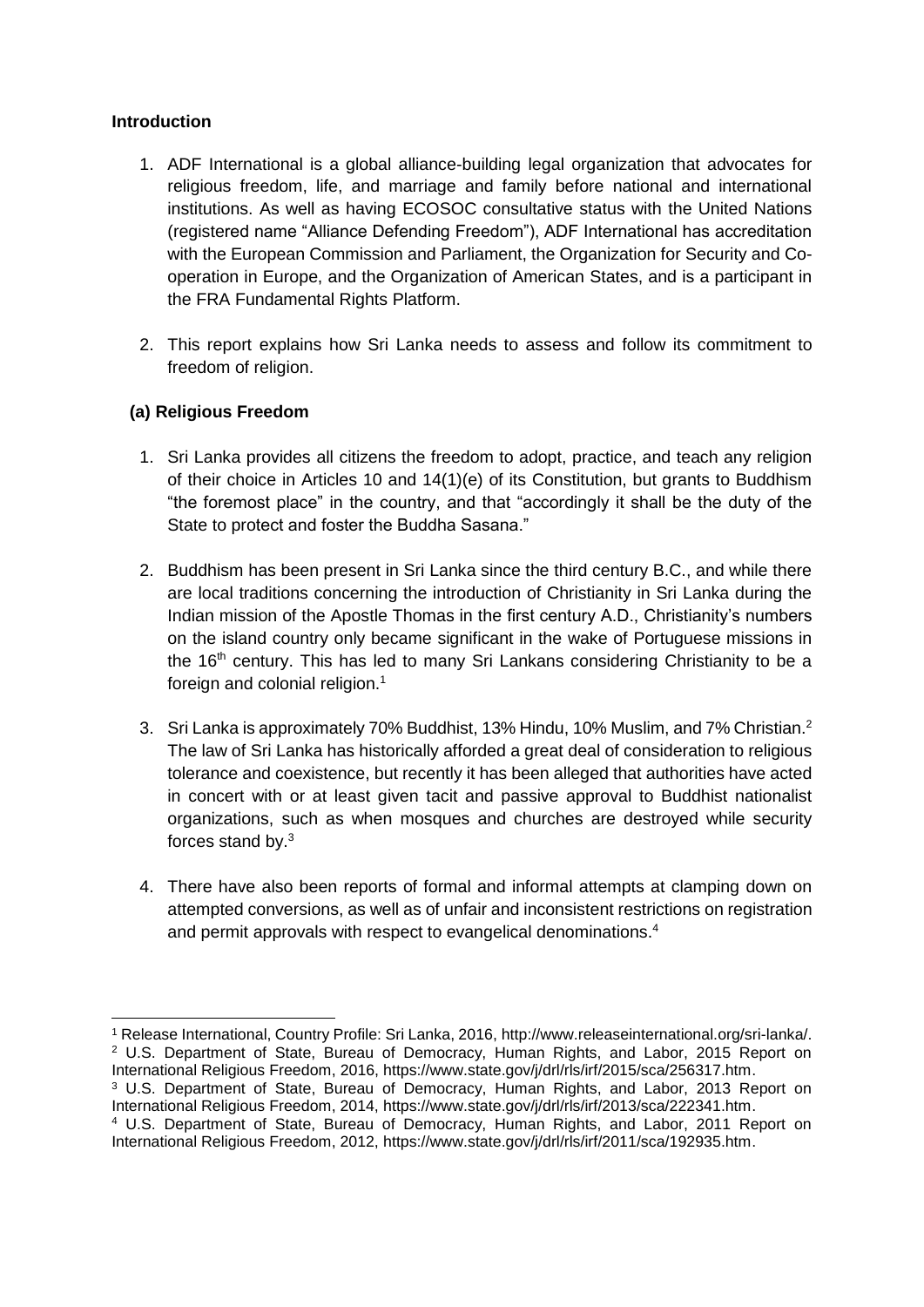- 5. It has been reported that a network of extremist Buddhists has been growing across Asia, and that Sri Lanka is one of the hubs, with allegations that in 2014 the Ravana Balaya organization contacted over twenty evangelical prayers services, telling them to cease their activities and accusing them of proselytizing Buddhists and Hindus through bribery and offering gifts and money.<sup>5</sup>
- 6. Numerous testimonies have been gathered by Christian Solidarity Worldwide, some of which involve Buddhist militants attacking churches and the homes of Christian ministers, including the use of petrol bombs, mob confrontations, and death threats to try and intimidate Christians into ceasing their church-related work or leaving their Buddhist-dominated communities entirely.<sup>6</sup>
- 7. In 2014 alone, 79 pastors were reported to have been beaten, threatened, assaulted, arrested, or humiliated, and 32 churches were reported to have been attacked, closed, or desecrated.<sup>7</sup>
- 8. One such incident in February 2014 involved a pastor and his wife being dragged from their home and beaten by a 250-strong mob led by eleven monks from the *Bodu Bala Sena* or Buddhist Strength Force, demanding that the couple cease holding their religious services and warning other villagers against "traitors" and levelling threats at them if they were to support Christian worship.<sup>8</sup>
- 9. As recently as  $5<sup>th</sup>$  January 2017, a church building in the north-western region of the country was destroyed by a mob of Buddhist extremists, who allegedly threatened the Christians present. 200 witnesses have testified that the mob was carrying sticks, iron bars, and knives, and despite many of them having identified and named the monk leading the crowd, he remains free on bail.<sup>9</sup>
- 10. Reports have also alleged that the legislative framework surrounding the registration of religious communities is discriminatory, due to the use of the vague term "traditional religions" when informing government authorities on how to treat any given religious group, as well as the misuse of guidance from the then-Ministry of Buddha Sasana and Religious Affairs to lend a legal veneer to closing down existing churches and restricting the religious freedom of Christians not belonging to either the Roman Catholic Church or the National Christian Council.<sup>10</sup>

<sup>-</sup><sup>5</sup> Christian Solidarity Worldwide, Sri Lanka Freedom of Religion or Belief, 2015, http://www.csw.org.uk/2015/04/23/report/2566/article.htm.

<sup>6</sup> Ibid.

<sup>7</sup> Release International, Country Profile: Sri Lanka, 2016, http://www.releaseinternational.org/sri-lanka/. <sup>8</sup> ACNS, Sri Lanka: Cautious welcome for police unit for religious disputes, 2014, http://www.anglicannews.org/news/2014/04/sri-lanka-cautious-welcome-for-police-unit-for-religiousdisputes.aspx.

<sup>9</sup> Premier Radio, UK Government condemns destruction of Sri Lankan church, 2017, https://www.premier.org.uk/News/UK/UK-Government-condemns-destruction-of-Sri-Lankan-church.  $10$  Ibid.